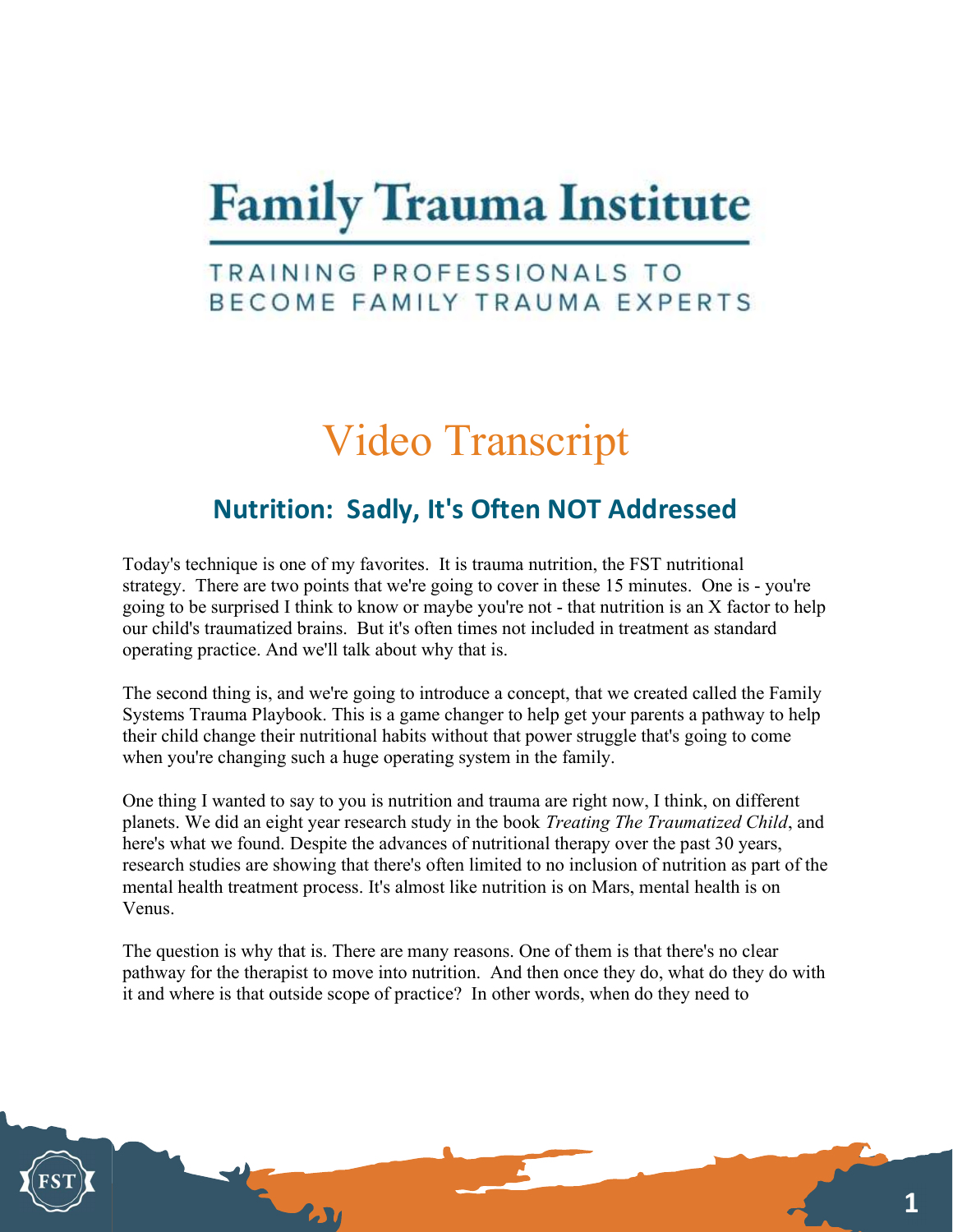collaborate with nutritionists locally? When can they do some of the work? So there's a lack of clarity of roles.

So let me share with you what we've done.

If this continues, this gap, there's a risk that we face. Many times we start off a child with the medicated brain. We change that first before the nutritional brain. I have an adolescent right now who's on seven different medications and it's not even in the mom's thought process to look at nutrition or the mental health system tree in the case. And when I brought it up, it was like you could see a deer in headlights. So of course if we don't introduce nutritional change, we're going to go to psychotropic medication and change of the brain which can very be helpful. But what I've seen over and over again is that when we contend for nutrition, the medication can either go down a lot more or fall off the table completely.

I'll share with you some case studies around that.

Let me give you a case study where we contended for nutrition and the dramatic change that happened with this case. You're also going to hear an audio segment of the father actually talking about how difficult this is.

So Lisa and her family, she's 13 years old. She was sexually abused by her father. She just came to live with her biological mom and a new stepfather. This is when I came in as a consultant. She's been actively doing self harm to herself and having suicidal threats. There's been sexual acting out at the home and her sister, since Lisa's come, has been activated and she is suicidal right now. She's actually saying, "I feel like the lost child."

The parents, to make matters worse, the biological mom and the new stepfather, are under all this stress and are almost at the brink of divorce. There's also not a support village.

So when you get a case like this, you're probably saying to yourself, "Oh, I've got to do a behavioral intervention. I've had to do hospitalization." The last thing on people's minds sometimes is nutrition. And this is the case here, because what happens is that Lisa is medicating with food. She's drinking about, I don't know how many soda pops a day. She's eating sugar. Her weight is just going skyrocket. She's on all kinds of psychotropic medication. To make matters worse, she's also suffering from what I call limit deprivation where she had no limits at her previous house.

So the father and mother are just freaking out at the idea of having nutrition as an issue. They'd have to set limits with this and they have said, "Right now if you set any limits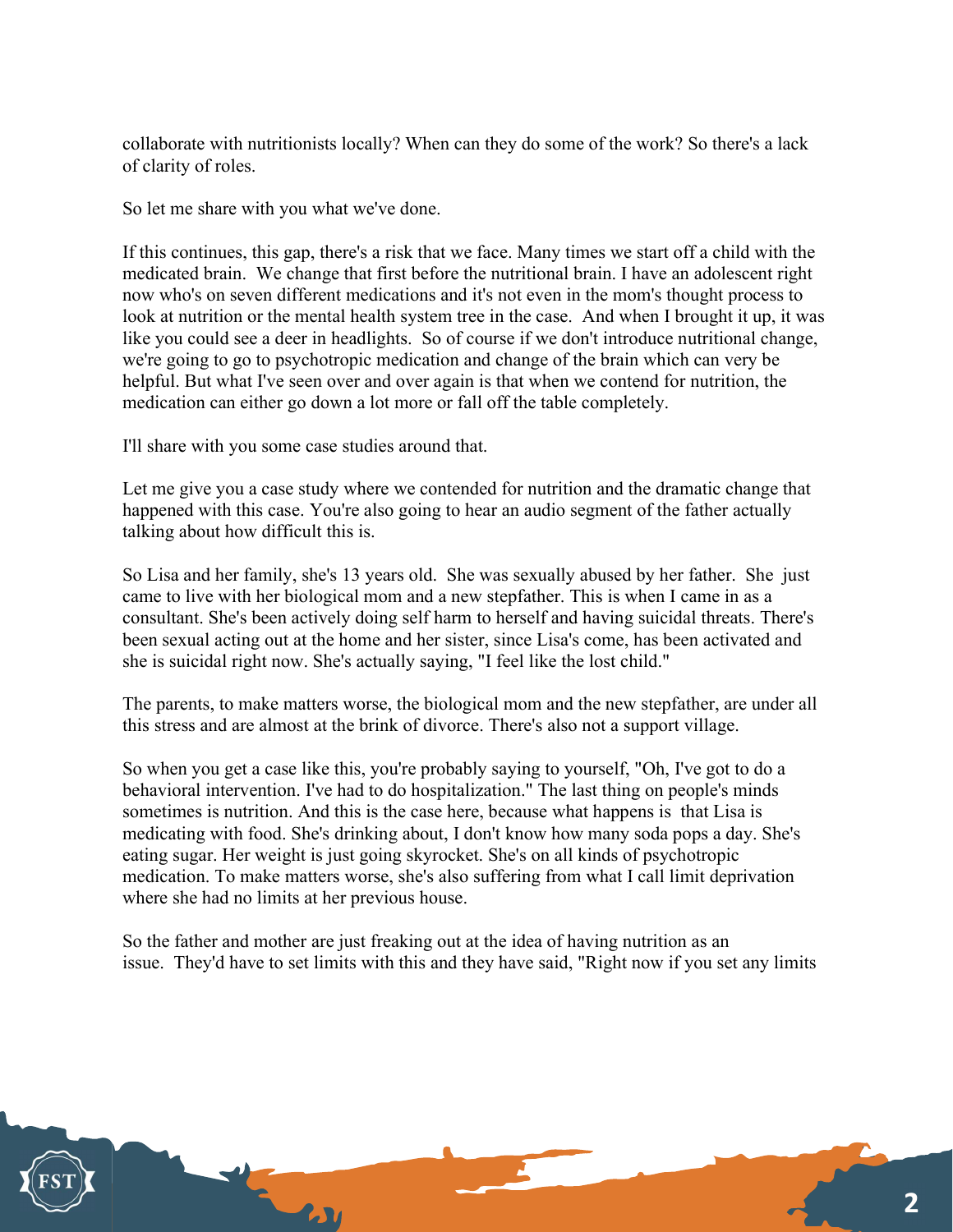with Lisa, she just implodes." So they're very skeptical about whether we should try it now or ever.

So one of the things that you want to make sure you convey to the family is we don't want food and nutrition to be a power struggle battleground. That's why you don't use the word diet because diet is such a negative term today. As soon as you hear diet, people are like, "No way." But nutrition is a much better word. And that's really what we're going for here as well.

But can nutrition be an opportunity for competency and healing for both the parent and child. And that's where we're going here. The re-frame we're going to be using is nutrition for healing and we're going to give them an FST Trauma Playbook to do it.

#### Let's watch here.

So the first thing that we found was that you had to do psycho education before application. In other words, if a parent doesn't see it as a problem, they're not going to want a solution. So one of the things that we do is we do a quick self-assessment taken from Scott Shannon's work which he allowed me to replicate on parenting the whole child. He's a child psychiatrist out of Denver who's doing really cutting-edge research on this. I highly recommend his book, Dr. Scott Shannon Parenting Your Whole Child.

The areas that are in my book, if you decide to get it off of Amazon.com, is that there's water, protein, energy, vitamins, minerals, and trace elements. Those are the six areas that lead to brain growth. Many of you've heard the term *neuroplasticity*. These neurons that are wired together and fire together. The research has been really encouraging. They once thought that a traumatized brain was totally imprinted forever.

But what they found is with the right new nutrients, the brain can actually start to rewire and heal itself. The metaphor would be if somebody's been smoking all their lives, they stopped smoking over time, the lungs start to rewire themselves and clean out the tar and nicotine. Families oftentimes don't know this and oftentimes clinicians don't appreciate this as much as they really should appreciate it.

So I get with the father. He's there by himself. Mom couldn't attend the session. I give him this dietary guideline and I said, "Let's just see if this is an area of concern." So it was really clear. I asked him on a scale of one to five around these six areas, how often does Lisa eat a healthy breakfast to start a day? Things like oatmeal, fruits or eggs, or does she just eat sugar, cereal or donuts? And he says, "One." And then how often does she take processed sugar? One. So he has a total score of a diet of about nine. And he goes, "This is an eye opener. Until I did this self assessment sheet, I didn't realize how bad things were."

**2.JV**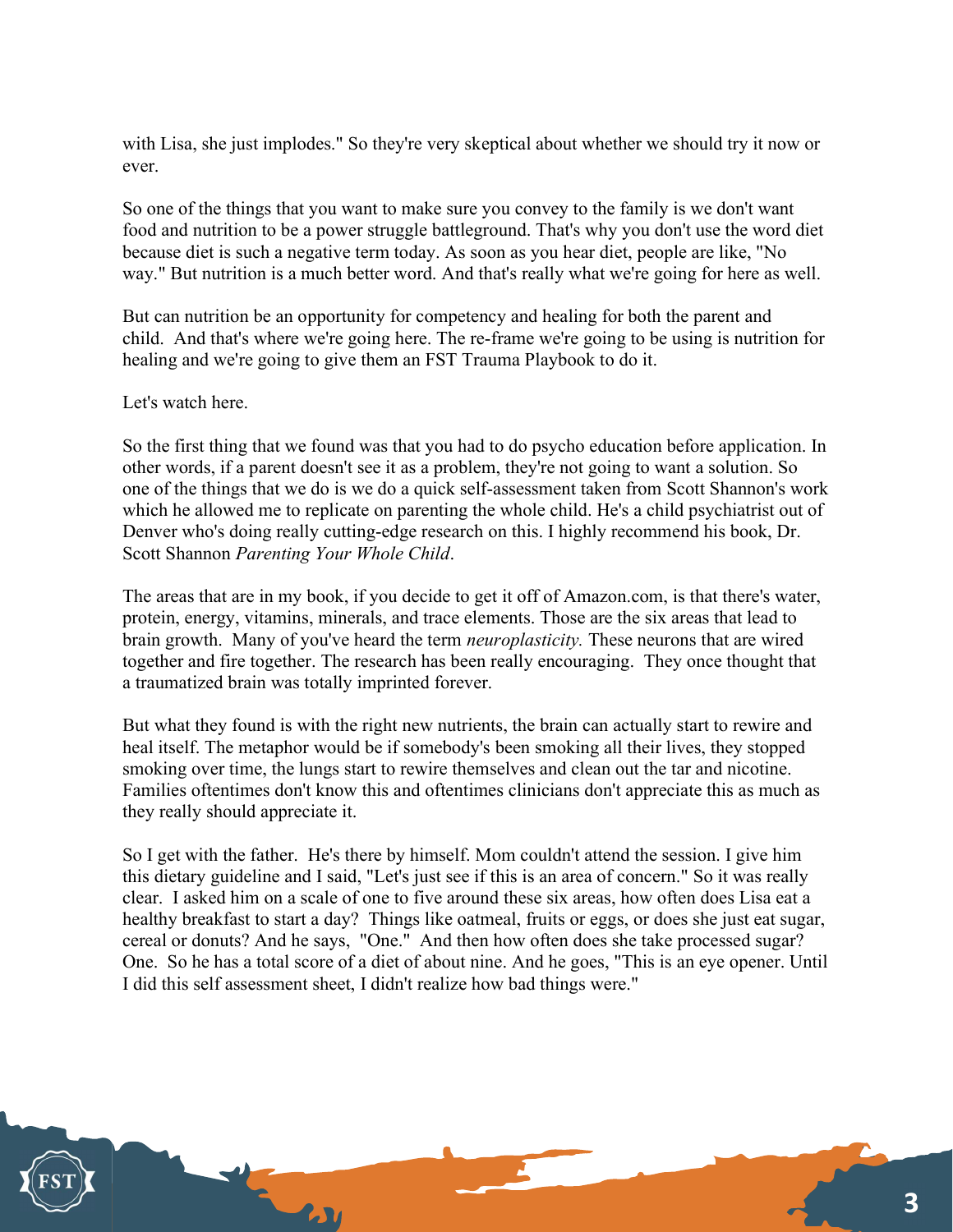So here you hear an audio clip that I want to play for you where I ask him point blank after showing him this, "Do you want to try this? What do you think?" And here's what he says.

Father: But we snack a lot and eat at the wrong times a day and don't drink enough water.

Dr. Sells: So I mean, do you want to take a stand on this piece right now and wait down the road on this one?

Father: I don't know. I know we don't have forever and everything, but I just think that we have, and I know that falls under consistency again, but we've really tried to make a stand on this diet thing, or not so much diet but food regulation and all that before. I would say it's probably as hard as quitting smoking. You're really retraining your entire family's outlook on what food they eat, why they eat it, when they eat it, how much, how fast. It's a whole reprogramming process and it's almost-

Dr. Sells: Well, I mean, the way we would do it is if you look up on the screen here-

So as you see here, the father's saying things like, "It's as hard as quitting smoking. You really retrain your entire family on what they eat, how they eat. It's an entire reprogramming process." So he's like, "Look, I don't know. I agree with you in theory that this would be a game changer for our daughter, but I don't think she could do it. I don't think we could do it." So I said, "Okay, not so fast. Let's give this a go."

So the Trauma Playbook is the X factor. So let's look at this together. I give him a draft and I said, "This is just a working draft of a nutritional playbook and let's experiment with just one meal. Let's not try to do lunch, dinner, snacks, because success breeds success. And by the way, let's bring Lisa into the mix and mom so that she can be part of the plan." And so Lisa starts to get into it, especially when she has two cheat days on Saturday and Sunday. And we tie it to her currency. Lisa's currency, as many adolescents, is her phone. So we say in a very non power struggle way that when you finish breakfast, one liter of water, and you can choose between oatmeal and eggs, that you get to keep the privilege of your phone.

Now she goes, "Well, what about, you guys? Are you guys going to start eating because you drink Pepsi when you wake up in the morning." And dad and mom are like, "Yep, we've got to not do as I say, not as I do. We'll do it too." So that helps as well.

Now here's the key piece here. Troubleshooting. So they go to me. Okay, what if Lisa says, no way, I'm not going to eat this oatmeal, blah. Humbug. So as you see here, we have step-bystep that dad says, mom says, "Lisa, we're not going to get into a power struggle. We're going